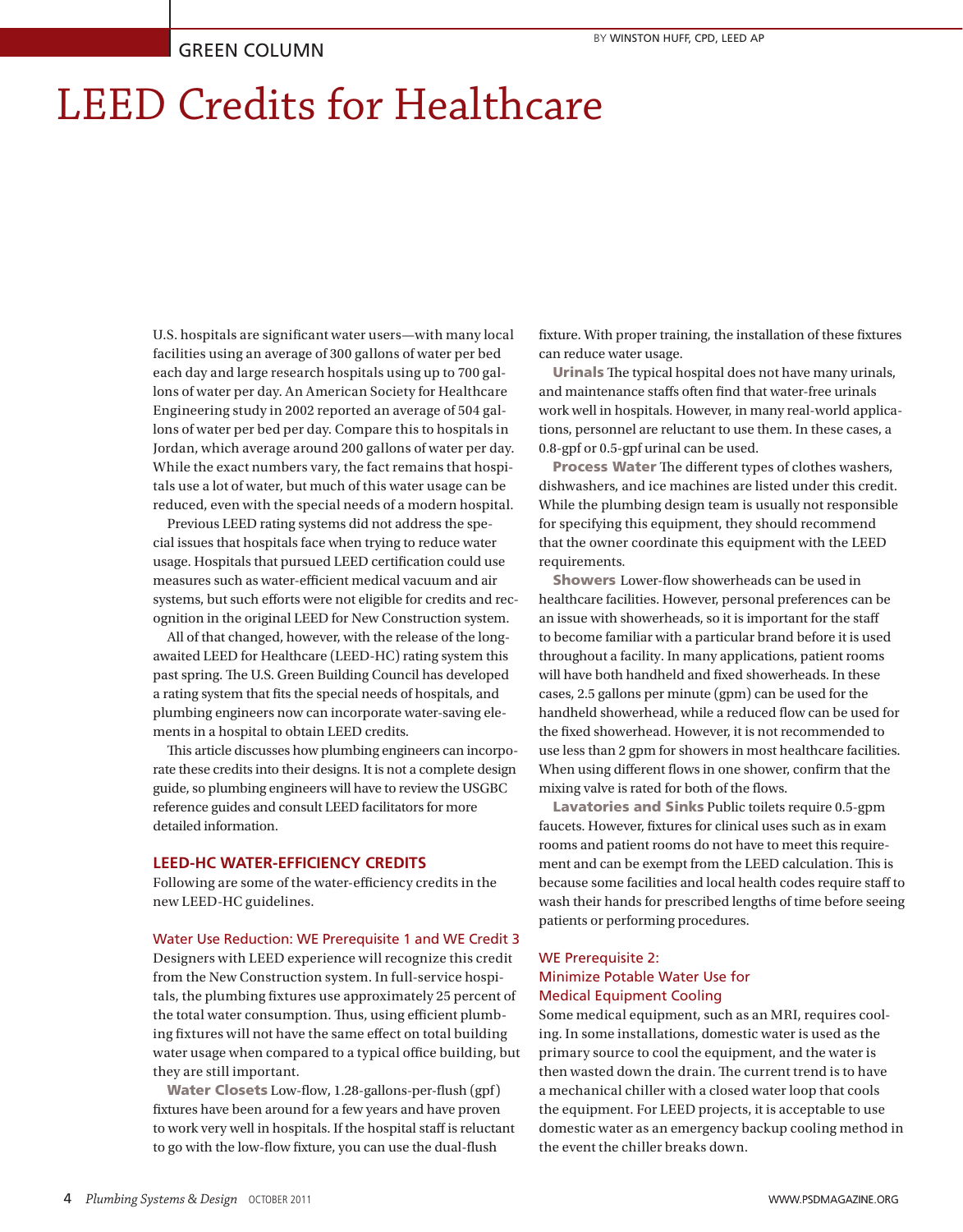# Integrated Project Team

Many design professionals specify fixtures and systems that meet code requirements without communicating with the users and maintenance staff of a facility. This reduces the design cost and can reduce construction costs. Schedules are shortened, and at first glance it appears to be a win-win for everyone. In reality, this practice can lead to user dissatisfaction at best or higher health risks at worst.

An example of this is water-free urinals. Some design teams and contractors will specify and install the fixtures and then turn the building over to the owner to maintain with no communication with the staff. To add to the problem, the staff may not even be aware that the fixtures are installed and do not know how to maintain them. The design and construction team justifies this by stating that they meet code and that is all they are responsible for doing. While technically they are correct, buildings that operate efficiently need input from the staff during design and construction.

Another example is water heaters that are not maintained, resulting in inefficient operations that can add energy or water costs to the facility.

To respond to these problems, organizations such as the U.S. Green Building Council are now requiring an integrated project team for healthcare projects as a prerequisite. The team includes as many of the following professionals as feasible (with a minimum of four), in addition to the owner or owner's representative.

- Owner's capital budget manager
- Architect or building designer
- • Mechanical engineer
- Electrical engineer
- Structural engineer
- Energy modeler
- Equipment planner
- • Acoustical consultant
- Telecommunications designer
- Controls designer
- Building science or performance testing agents
- Green building or sustainable design consultant
- Facility green teams
- Physician and nursing teams
- Facility managers
- • Environmental services staff
- Functional and space programmers
- Interior designer
- Lighting consultant/designer
- Commissioning agent
- Community representatives
- Civil engineer
- Landscape architect
- Ecologist
- Land planner
- Construction manager or general contractor
- Life-cycle cost analyst or construction cost estimator
- Other disciplines appropriate to the specific project type



**Booster Systems using the latest Electronic & Drive Technologies** 

3 East Tower Circle, Ormond Beach, FL 32174 Phone: 386-236-0950 Fax: 386-236-0955 E-mail: sales@deltapcarver.com Website: www.deltaPCarver.com



1360 Elmwood Avenue **Cranston, R1 02910** Ph (800) 222-1208 www.leonardvalve.com

Since 1911, Leonard Valve Company has been the quality leader in the manufacture of thermostatic water mixing valves. All Leonard valves are factory preassembled and tested before shipment, and we offer a complete range of products to meet all of your temperature control requirements.

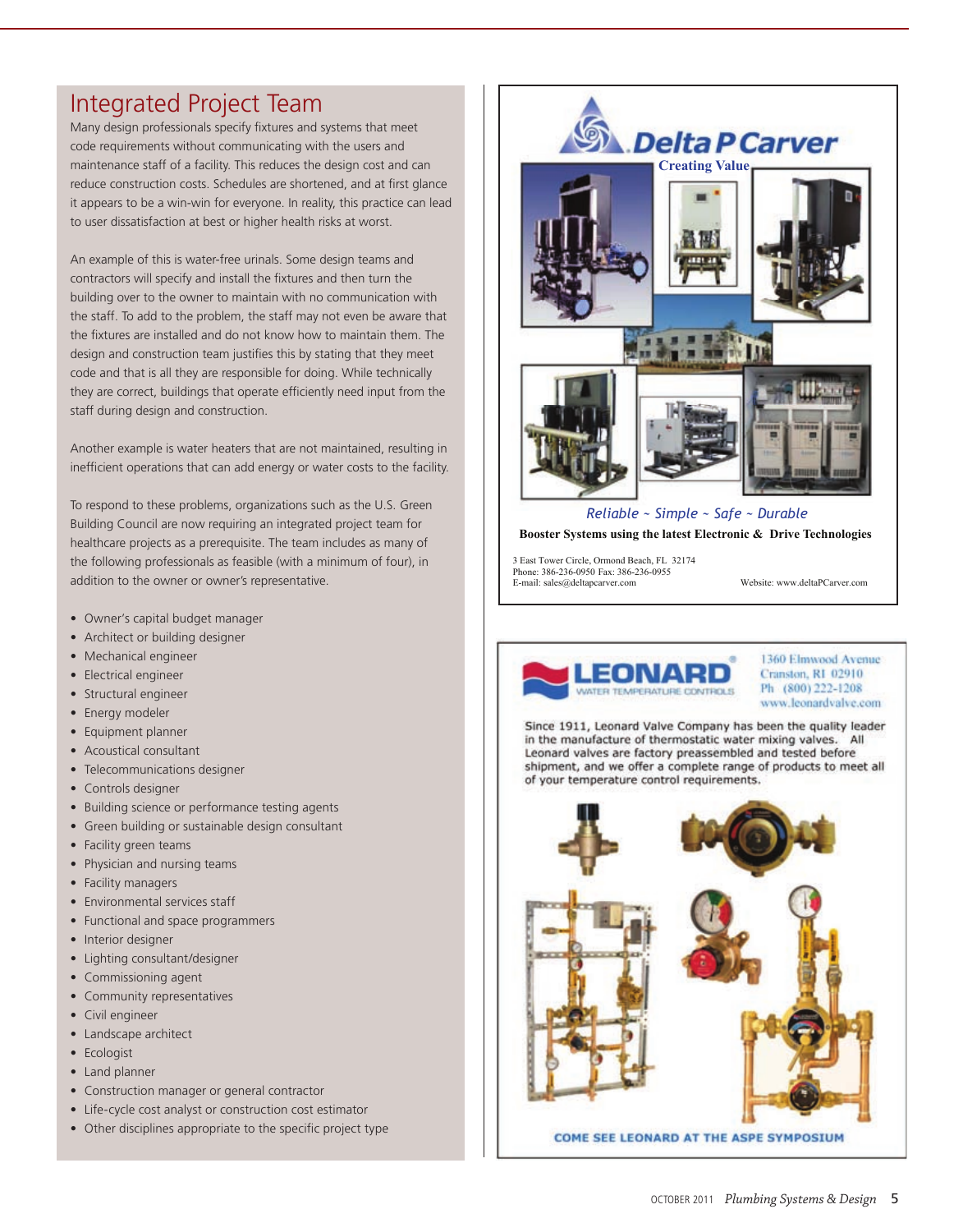## GREEN COLUMN

A lead-free future. How refreshing.

# Bradley is ahead of its time. Again.

Bradley's Navigator<sup>®</sup> lead-free thermostatic mixing valves come preassembled, are 100% factory tested and deliver unparalleled performance.

Lead-free compliance made easy. Now that's refreshing.

> CA AB 1953 defines leadfree as less than 0.25%



# **Testing and Certification for North America and the World**

Gas-fired • Plumbina • Electric • Electronic • Mechanical

CSA International's global network of offices and laboratories can help you obtain the recognized product certification marks you need for North America, Europe, Asia and other regions. **1-866-463-1785 cert.sales@csa-international.org www.csa-international.org CSA INTERNATIONAL Id Laboratories:** • Atlanta, GA • CI • Cleveland, OH • Dallas, TX • Hartford, CT • Los Angeles, CA • Nashville, TN<br>• Edmonton, AB • Montreal, PQ • Toronto, ON • Vancouver, BC • Arnhem, the Netherlands • Milan, Italy • Bangalore, India • Mumbai, India • Hong Kong, China • Guangzhou, China • Shanghai, China • Seoul, Republic of Korea • Taipei, Taiwan • Tokyo, Japan

## WE Credit 4.1: Water Use Reduction— Building Equipment

A credit that is similar to WE Prerequisite 2 is WE Credit 4.1 for water reduction in building equipment, which includes medical and industrial air compressors and vacuum pumps. This equipment usually is specified by the plumbing engineer. For instance, liquid-ring equipment wastes water because the domestic water that seals the compressors is discharged down the drain, so equipment that does not use water is becoming the industry standard.

#### WE Credit 4.2: Water Use Reduction—Cooling Towers

Cooling towers for air-conditioning systems can account for 15 percent of the total water usage of a hospital. They are made to recycle water, which requires the owner to develop a method to maintain this water in the proper condition to operate the equipment efficiently. Most systems use domestic makeup water to maintain the quality of the water in the tower.

One of the biggest concerns is to keep the water soft. As the water evaporates, the concentration of the solids that remain increases, which is referred to as the cycles of concentration. The first part of this credit contains the requirements for the cycles of concentration. Setting the cycles is usually not the responsibility of the plumbing engineer, but the plumbing engineer may be responsible for specifying blowdown meters, conductivity controllers, and overflow alarms. The HVAC engineer typically specifies the efficient drift eliminators.

### WE Credit 4.3: Water Use Reduction—Food Waste Systems

Hospital kitchens require water for dish washing, cleaning procedures, and equipment (approximately 15 percent of the total water used in a facility). This credit is usually the responsibility of the food service vendor and not the plumbing engineer because it covers disposers, pulpers, and strainers. However, the plumbing engineer will be responsible for ensuring that the food waste disposer system uses no hot water.

## WE Credit 2: Water Use Reduction—Measurement and Verification

Many other systems in a hospital use water. It is important to monitor these systems to find leaks and malfunctioning equipment and to monitor operational and procedural changes. For this credit, meters are required to track the following water uses:

- Cooling tower makeup and blowdown
- Incoming water to the project
- Purified water system (reverse osmosis and/or deionization)
- • Filter backwash water
- • Water used in the dietary department
- Water used for laundry
- Outdoor irrigation systems
- Steam boiler system makeup water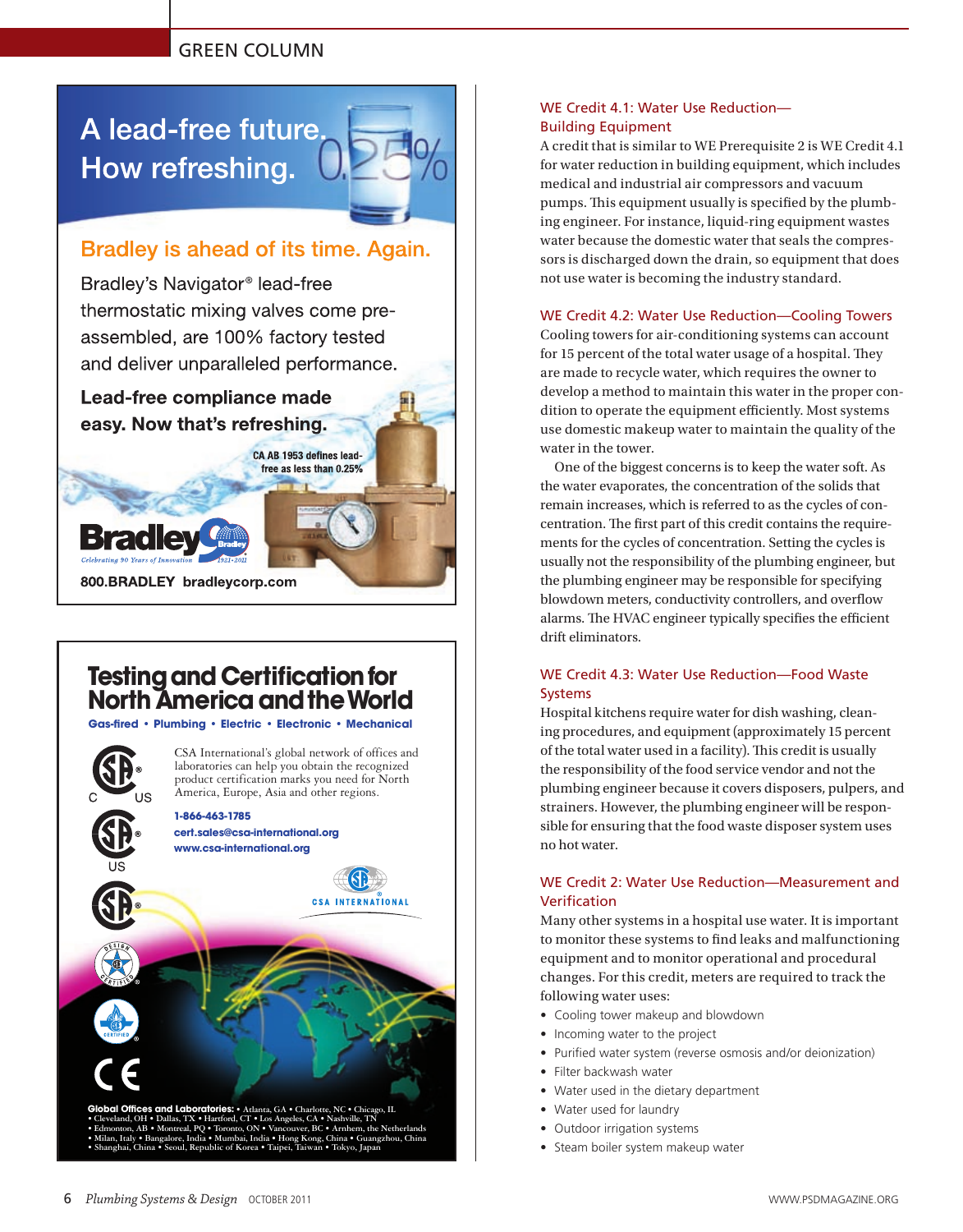# **ZURN**